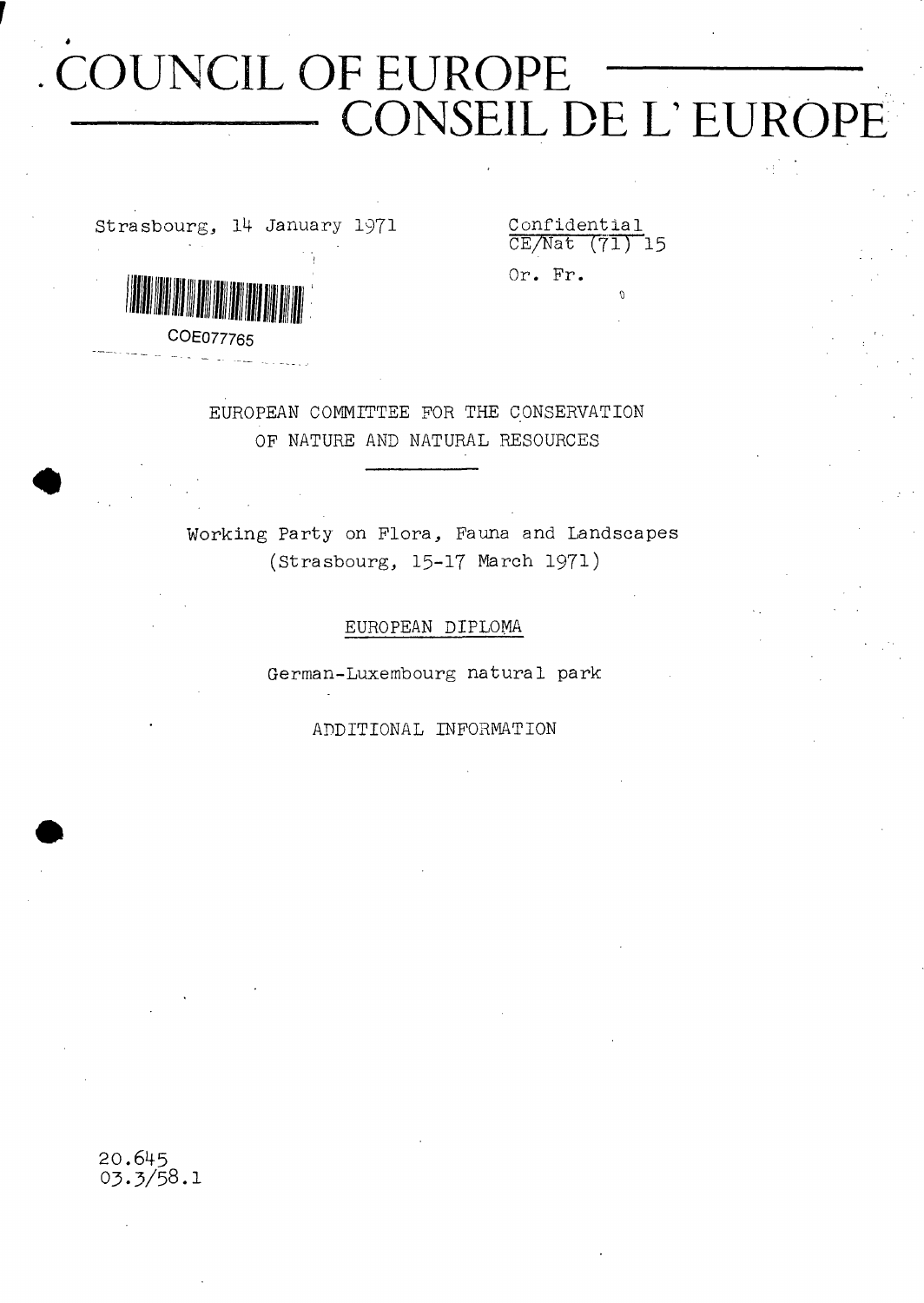$-1 - CE/Nat (71) 15$ 

At its meeting in May 1970 the Working Party on Flora, Fauna and Landscapes considered the application presented jointly by the German and Luxembourg authorities (CE/Nat (70) 25) for the award of the European Diploma to the German-Luxembourg natural park.

The Working Party noted that the European scientific interest of the park was not clearly brought out in the papers submitted with the application and that little information had been given on how it was managed (CE/Nat (70) 39, item 3.3.2).

On the instructions of the Working Party the Secretariat had asked the competent authorities of the two countries concerned for additional information. . This document contains;

- A. The text of the treaty concluded between the Grand Duchy of Luxembourg and the Land of the Rhineland-Palatinate on the creation of a common natural park;
- B. A statement from the Vereinigung Deutsch-Luxemburgischer Naturpark at Echternacherbrück, dealing in particular with the development and management of the park;
- C. Additional information from the Luxembourg authorities on the management of the park;

 $\cdot /$  .

D. A statement of the grants allocated by the Federal Republic of Germany for developing the park.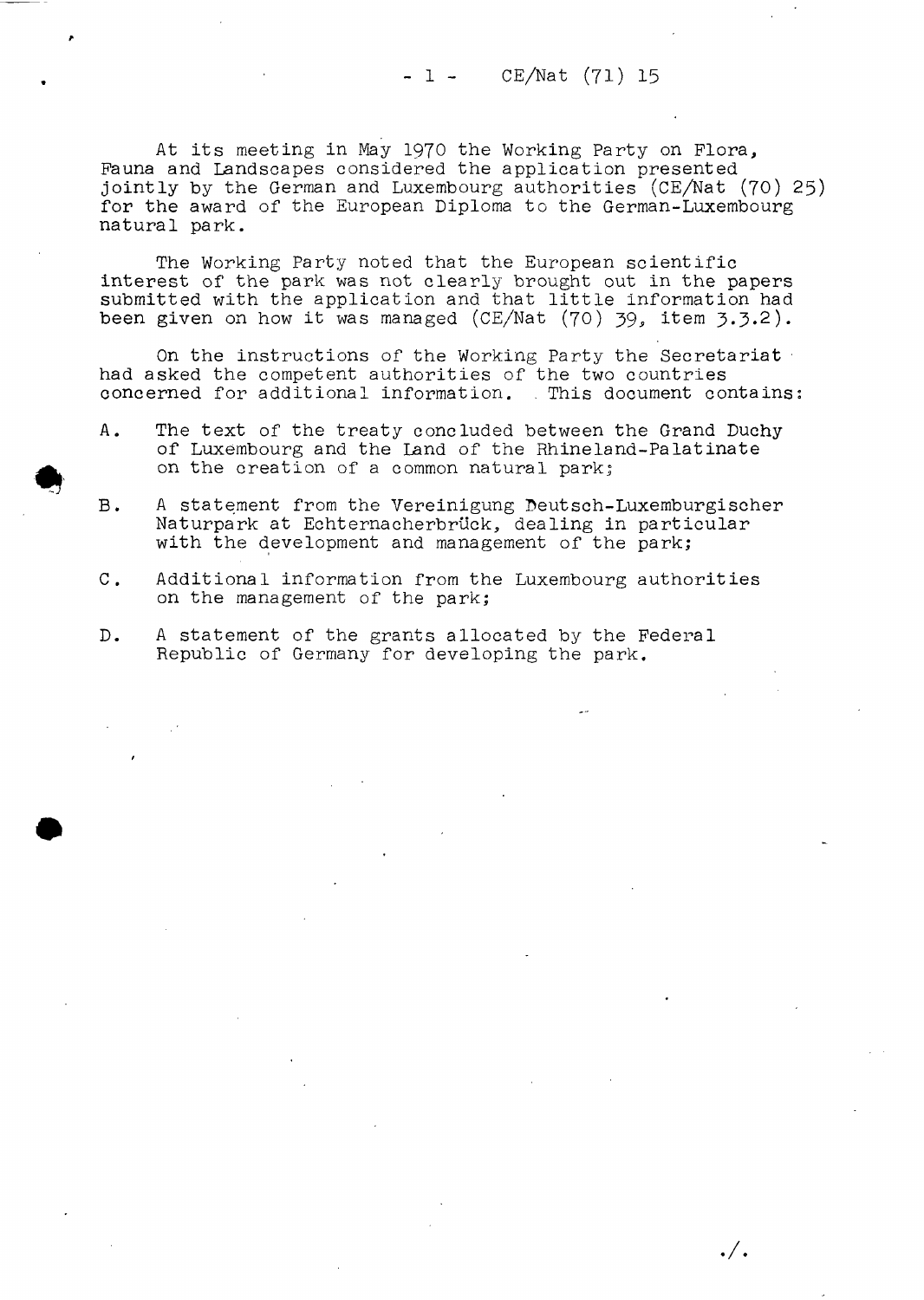A. Treaty concluded between the Grand Duchy of Luxembourg and the Land of the Rhine 1 and Palatinate on the creation of a common natural park

The Grand Duchy of Luxembourg

and

the Land of the Rhineland-Palatinate,

wishing to protect, maintain and develop as an area for relaxation, on the most uniform possible principles, the countryside situated on the borders of the Sûre and the Our, have concluded the following treaty:

#### Article 1

1. The Contracting States agree that the territory situated partly on the Our and partly on the Sûre and delimited in paragraph 2 shall be known as "The German-Luxembourg natural park" and shall be preserved and developed according to the principles set out below.

2. The territory of 'the German-Luxembourg natural park shall comprise:

- on the Luxembourg side, the region to the west of the German-Luxembourg frontier from Hinkel in the south to Lieler in the north; it shall include the valleys of the Sûre, the Our, the Black Ernz and the White Ernz, the Blees, with the adjoining uplands, the district of Mullerthal with Echternach, Berdorf and Beaufort together with the Ardennes
- countryside of Vianden, Clervaux, Troisvierges and Weiswampach;
- on the German side, the region to the east of the German-Luxembourg frontier from W'intersdorf in the south to the point of intersection of the German-Belgian-Luxembourg frontier in the north; it shall include the regions of West Eifel with Daleiden and Neuerburg and the region to the west of Mettendorf, the Ferschweiler plateau and the uplands bordering the Sûre with Echternacherbrück and Wintersdorf.

 $./.$ 

5. . The .natural park is precisely delimited on a map annexed to this treaty and forming an integral part of it.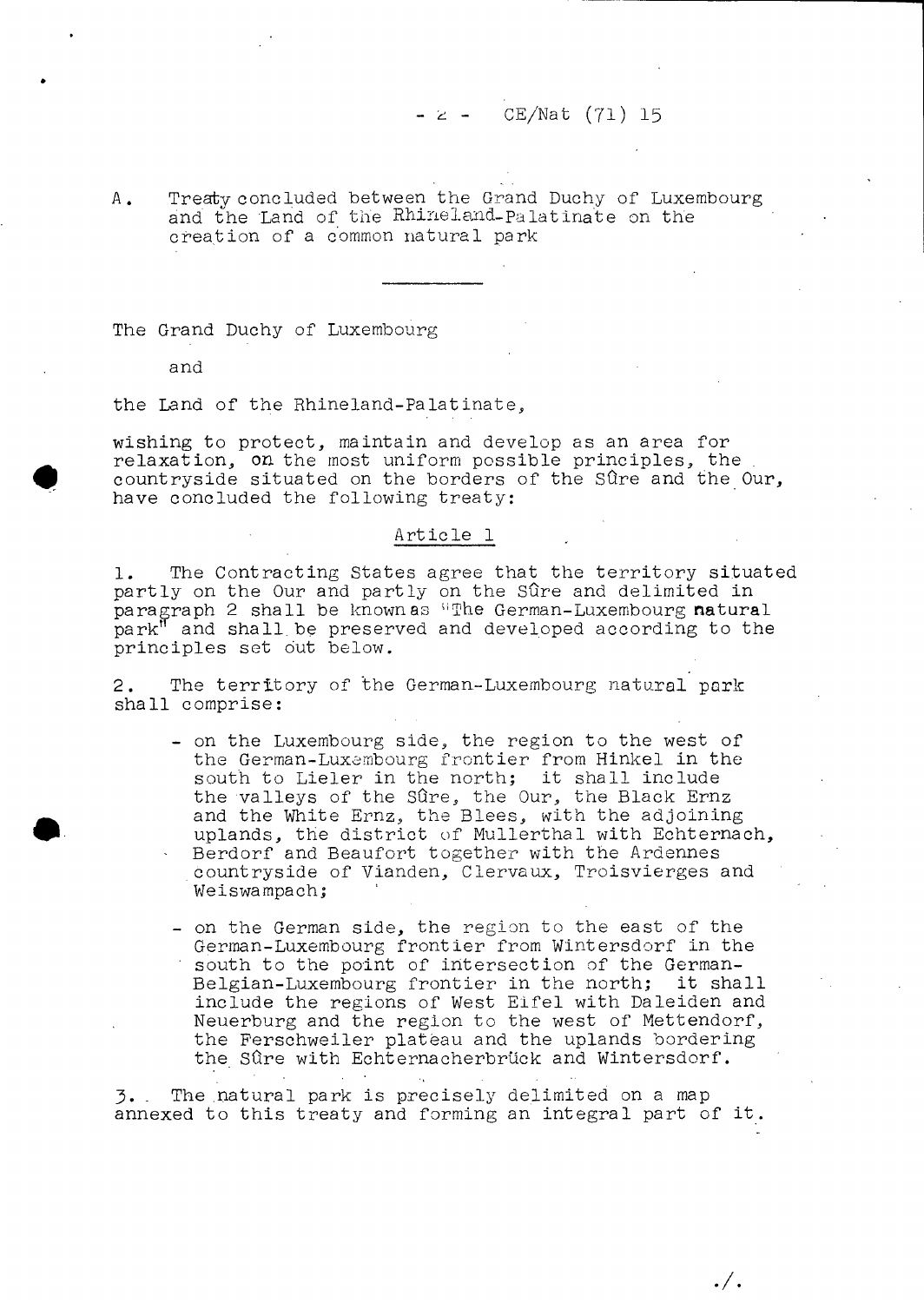#### Article 2

 $-3-$ 

1. The Contracting States shall take care that those areas of their territory forming part of the natural park shall retain their privileged nature of protected landscape and that their suitability as a recreational area for large sections of the population shall be developed. ..

2. The measures to be taken to this end shall adequately take into account the desire of the people' for an improvement in their general living conditions.

#### Article 3

1. Countryside of exceptional beauty and special interest shall be preserved. The total area of forests shall not be decreased.

2. The system of footpaths shall give pedestrians access to the main parts of the natural park. The governments of the Contracting States shall do their utmost to facilitate their passage across the frontiers in search of relaxation.

3. There shall be parking facilities provided within easy walking distance of the central areas of the park.

#### Article H

1. A Committee shall be set up to which each Contracting State shall appoint four members.

2. The governments of the Contracting States shall communicate to the Committee development plans for the natural park.

The Committee shall submit to the governments of the Contracting States plans for the further development of the natural park and for harmonising measures to be taken by either party; to this end it shall-duly take into account proposals from officially recognised private organisations for developing the German-Luxembourg naturai park.

4. The Committee shall meet twice a year. It- shall have the power to co-opt experts for its meetings.

#### ■ **Article 5** ■ •

 $\sim 100$ 

**Controlled States** 

./.

On the Committee's recommendation each country shall be empowered to make slight modifications to the delimitation (Article 1) of the part of. its territory included in. the park.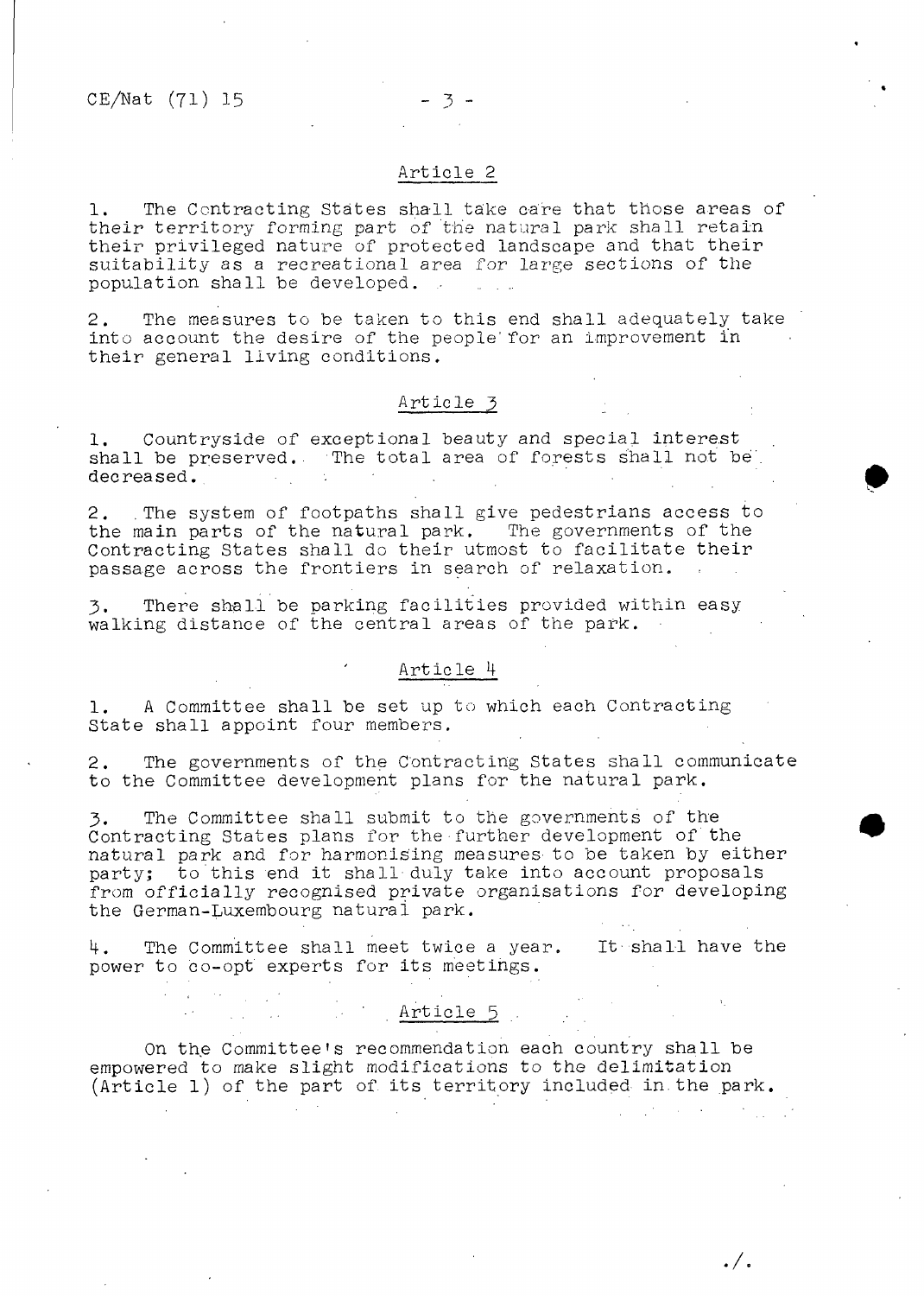$-4 -$ CE/Nat (71) 15

 $\cdot /$  .

#### Article 6

This treaty shall be concluded for a period of ten years.

It shall be renewed for a further period of five years unless it be denounced one year before its expiry date.

#### Article 7 '

This treaty shall be ratified. Instruments of ratification shall be exchanged as soon as possible at Echternacherbrück.

The treaty shall come into force on the day the instruments of ratification are exchanged.

Made in duplicate, in French and German, the two languages being equally authoritative, at Clervaux, 17 April 1964.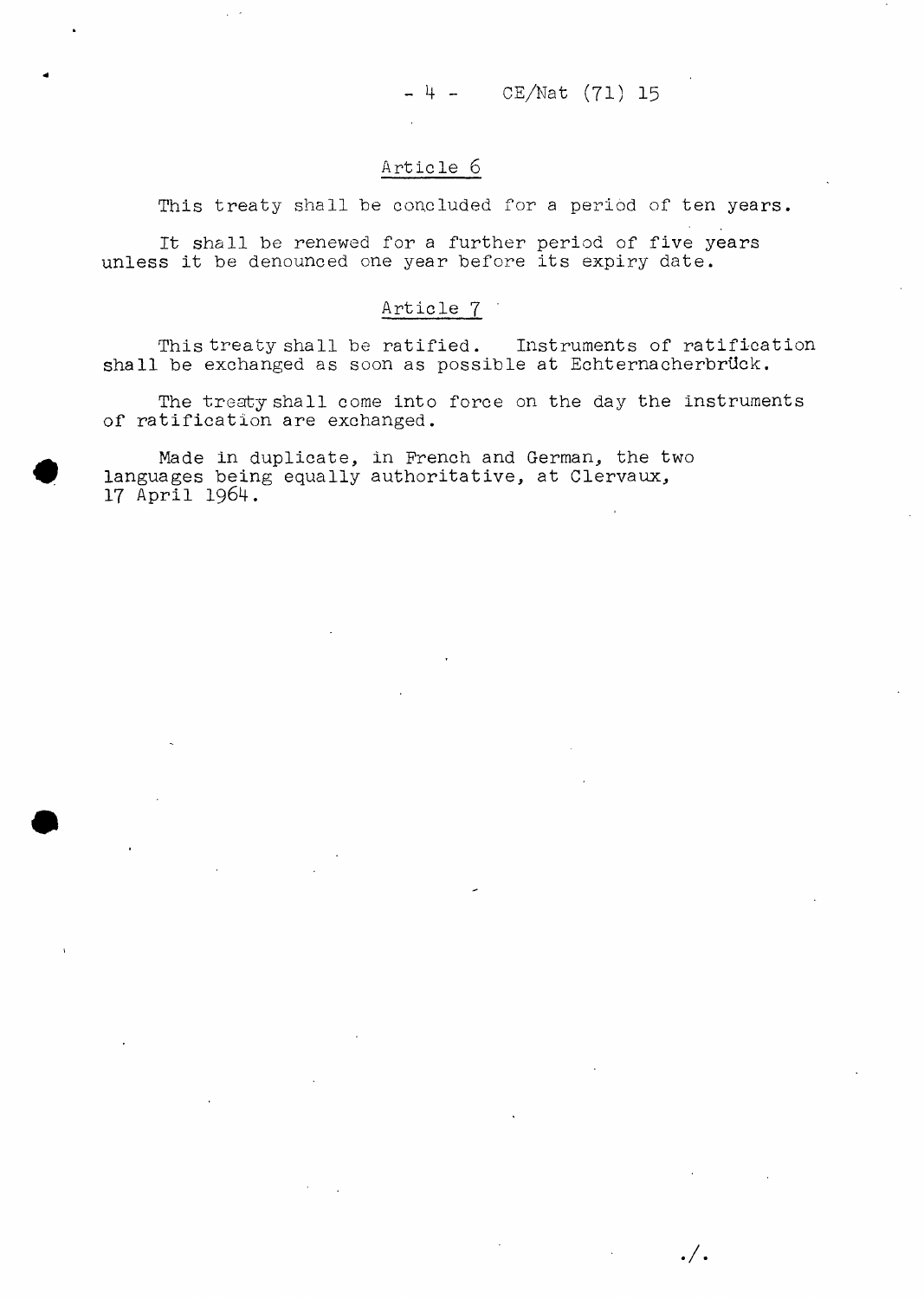#### B. Statement from the Vereinigung Deutsch-Luxemburgischer Naturpark, Echternacherbrück

The creation of a "Südeifel" natural park in I958 protected one of the most beautiful countrysides in Western Europe. On the Luxembourg side the landscape is equally beautiful, and the idea of creating a joint natural park took shape in 1965. The first European natural park run by two countries has become "a reality. The area forms a geological entity predominantly, in the southern part of the park, of Luxembourg sandstone (Triassic).

The natural park is marked by an exceptional flora. Leafy plantations, scarcely touched by man, cover a large part<br>of the area. They afford many subjects for scientific They afford many subjects for scientific research.

The protected reserves.include forests of maple, lime and elm, chalk grassland (mesobrometum) with orehidaceae, groups of chasmophytis and a peat bog. The presence of an oak plantation with service trees and elements of a sub-<br>mediterranean flora is worthy of attention. The appended mediterranean flora is worthy of attention. list of rare plants is witness to the richness and diversity of the flora and illustrates the great scientific value of the region. Rich in game, the natural park still provides a habitat for various rare predators such as the peregrine falcon and the kite. Water-ouzel, teal and garganey, Water-ouzel, teal and garganey, kingfisher and heron are also found there.

Neolithic remains, Celtic sanctuaries, Roman tombs and villas bear witness to the great importance of the region in all those periods. Echternach had an important influence as a cultural and Christian centre.

The development of this sparsely populated region as a recreational area for the benefit of the neighbouring industrialised regions emphasises the European interest ofthis park.

The growing number of visitors constituted a threat to the beauty of the landscape. It was therefore a matter of. fundamental importance that the administration of the international natural park should create the necessary infrastructures- to control the flow of visitors so as to keep the countryside intact.

The "Verein Naturpark Südeifel" Association on the, German side and the Luxembourg section of.the Ardennes-Eifel European'Group are the founding members of the natural park. Under the Treaty of 17 April 1964 (see A), between the Grand Duchy of Luxembourg and the Rhineland-Palatinate the governments agreed to the joint creation of a natural park.

. / .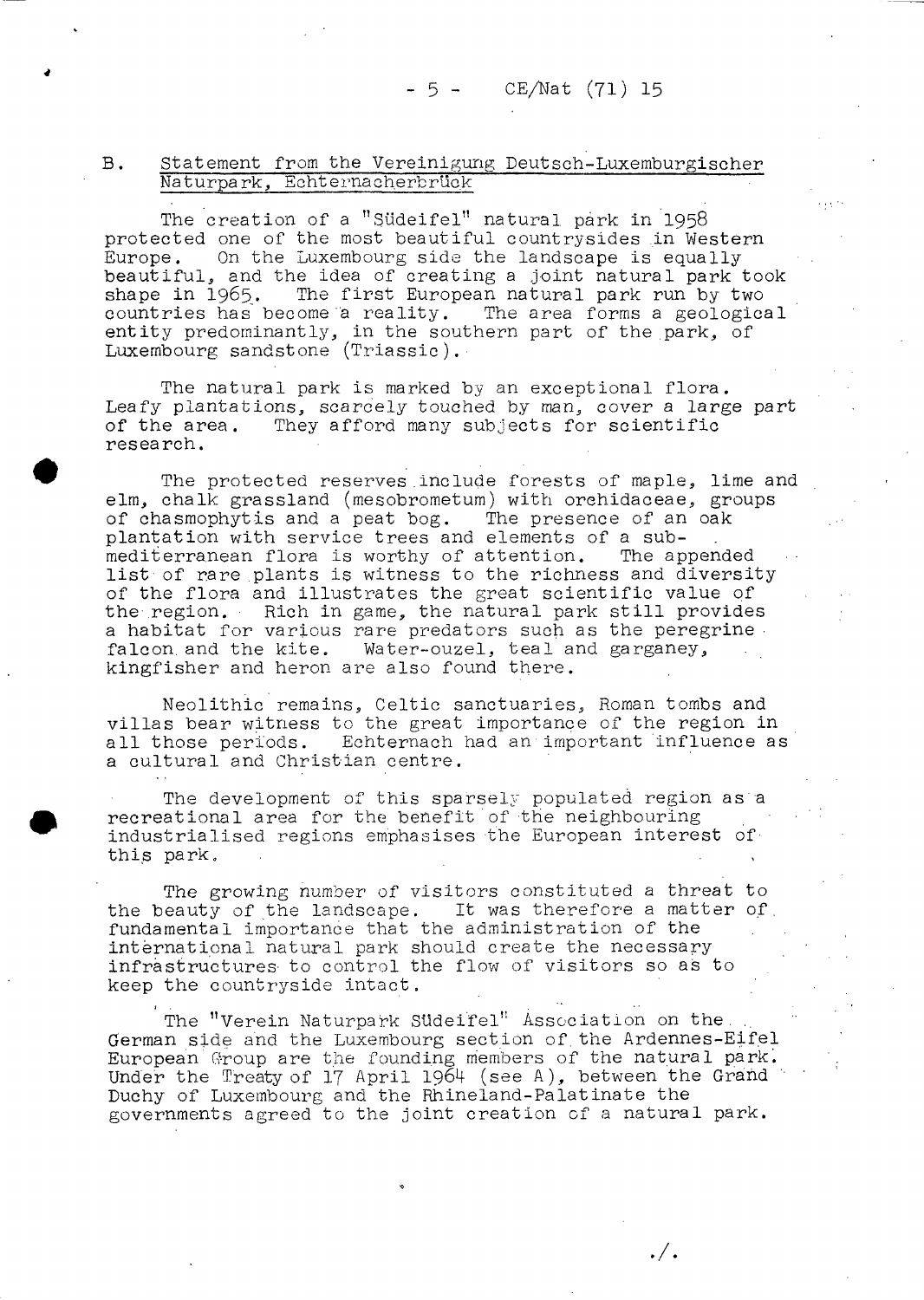#### $\cdot$  CE/Nat (71) 15

The treaty provides for a joint international committee on which each country is represented by four members. It is planned to hold two meetings a year. The committee is. concerned with the planning of the park as a whole: it makes proposals to both governments for the future development of the'park and endeavours to harmonise the decisions taken on both sides. The two founding members set'up a common development organisation, "Vereinigung Deutsch-Luxemburgischer Naturpark", at Echternacherbrück. This committee is the first for a natural park, which in addition to harmonising the work undertaken in two countries. deals with trans-frontier matters. The two countries, deals with trans-frontier matters. Chairmanship alternates from year to year between a German and a Luxemburger.

Continuity of administration is assured by a permanent secretary. The work of the committee is aided by a working<br>party covering the forestry services. Another international party covering the forestry services. working party looks after publicity. It is for the working parties to ensure co-ordination of work such as the creation of trans-frontier car and pedestrian routes; the publication of topographical maps and publicity folders; the construction of fire lookout towers to oversee the whole park; the building of international bridges for excursionists crossing the boundary rivers, the Our and the Sure; the improvement of footpaths along. the streams connecting these bridges; the production of a film on the German-Luxembourg natural park; the organisation of poster and photograph competitions in schools; the drawing up of a common European plan for the development of the whole area of the park.

The management plan drawn up in 1970 includes a development plan, a plan of present facilities and a plan showing future aims. There is also a legend giving the historical evolution,' the geographical structure, a description of the flora and fauna, suggestions for improving facilities for recreation, the development and conservation of the countryside.

A plan of recreational facilities has been prepared to meet the needs of the population of large conurbations.

Management and supervision are ensured, on .the Luxembourg side, by the Administration of Water Resources and Forests in co-operation with the Ministry of Tourism. On the German side this task falls directly to the "Verein Naturpark Südeifel", assisted by the forestry services. Since its creation the "Verein Naturpark Südeifel" has invested 1.8 million DM, of which 166,840 DM have gone into the plantations and other measures important to the beauty of the countryside. On the Luxembourg side, investments for similar purposes are of comparable amounts.

 $./.$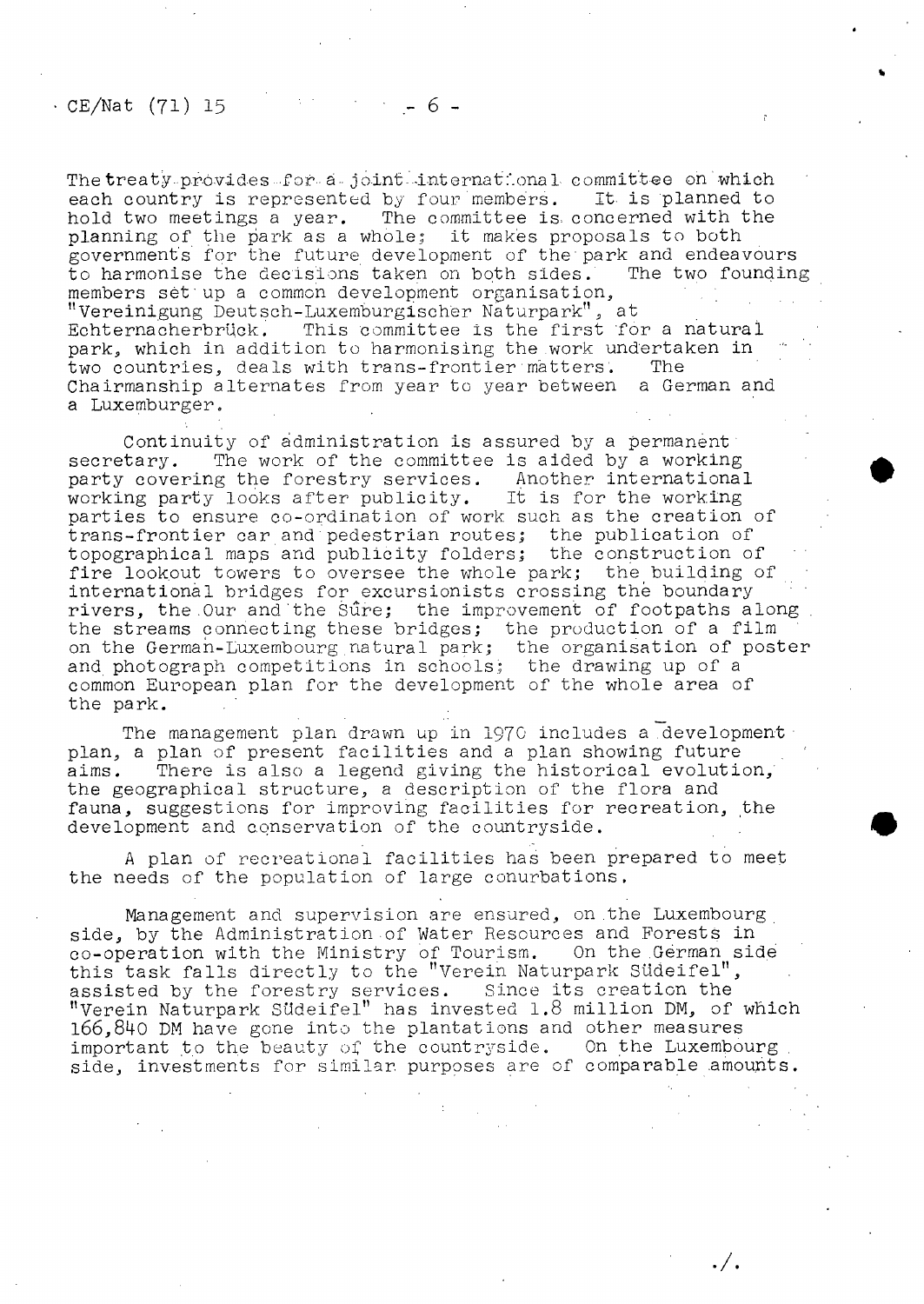Work already done includes: new footpaths, improvement of old footpaths, car parks, shelters, fire lookout towers, benches, finger-posts, direction boards, measures to beautify<br>the landscape. Two international bridges for excursionists. Two international bridges for excursionists, at Weilerbach over the Sûre and at Tentismuhle over the Our,<br>have been financed and completed. At present, two bridges have been financed and completed. At present, two bridges are under construction, one at Dornauelsmühle, the other at Gent ingen. In 1971 a bridge is to be built at Minden, and in 1972 one at Wintersdorf. These bridges linking the two countries have no permanent customs posts; in the spirit of the Agreement of 1 March I967, aimed at the free passage of frontier traffic into the natural park, these represent spearheads in the building of Europe.

 $-7 -$ 

Among the tasks lying ahead may be mentioned structural improvement of the landscapes and ornamental lakes. Thanks to the extension of recreational facilities the working population will have a chance to renew its contact with nature. The game park at Hosingen (Luxembourg) • and the falconry at Bollendorf have been created for the same reasons. In these surroundings the townsman can see the native wild animals of the region.

Care is being taken to prevent the spoliation of the countryside by secondary residences. On the German side, the order called "Landschaftsschutzverordnung", the federal law on town planning, and the availability of two localities for week-end houses, preserve the countryside from piecemeal building. The Luxembourg part of the park is protected by the Act of 29 July I965 on the conservation of nature and natural resources.

Steps taken to safeguard and develop the countryside by those responsible for the natural park have been followed by other authorities and ministries; for example, the building of roads, improvement of water-courses, the purchase of valleys, to be conserved by the natural park authority, the purchase of sites where orchidaceae flourish and the purchase of sites with historical remains.

This natural park in the very heart of Europe is already well known, as is proved by the attached bibliography.

 $\cdot / \cdot$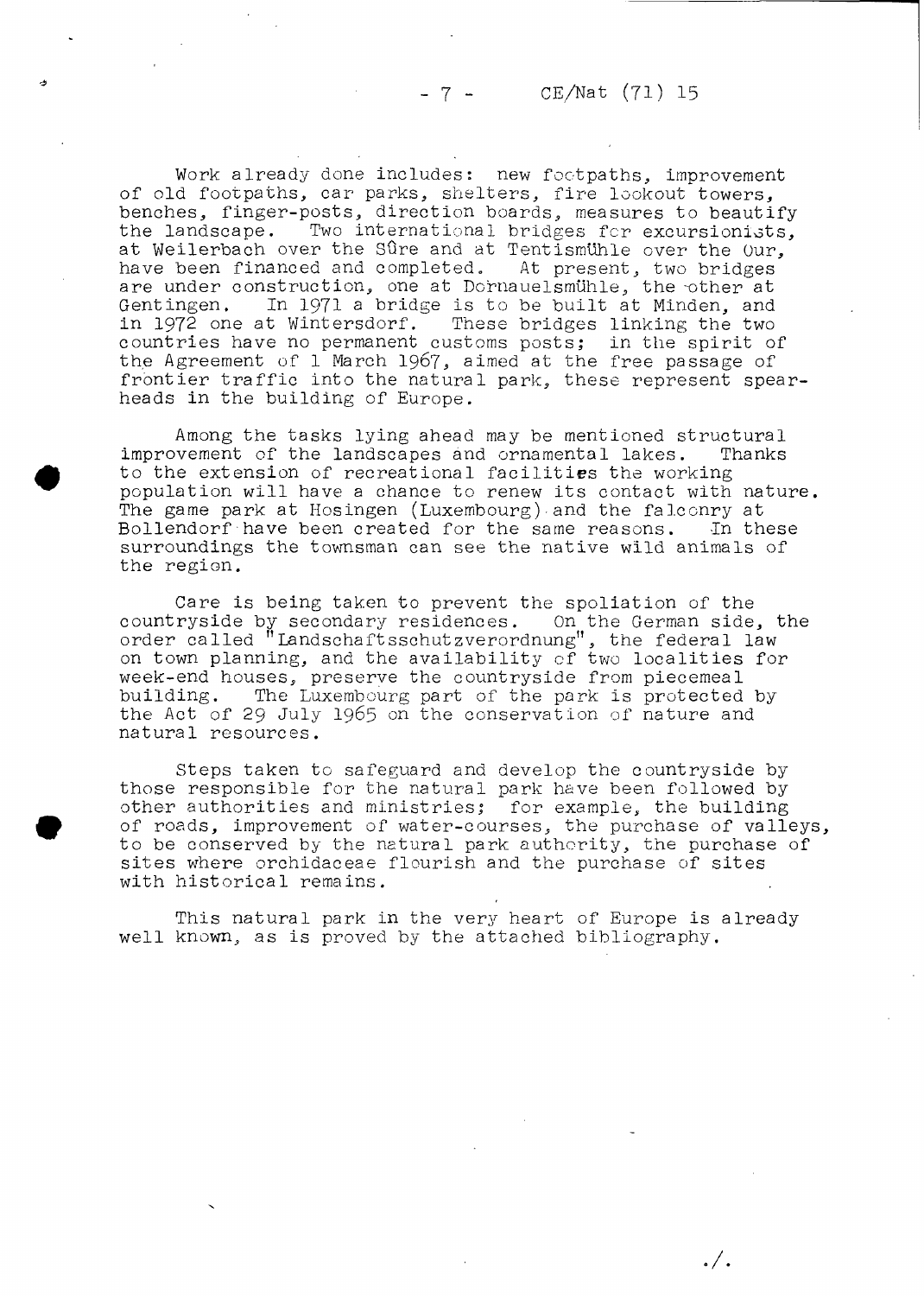#### Flora

 $-8 -$ 

#### of the Germano-Luxembourg natural park

There are many rare plants in the natural park. According to Goebel (bibliography 53) and Reichling (67 and 68) the following plants may be specially noted:

#### Qrchidaceae

Arachnites :

Ophrys muscifera 0. fuciflora 0. apifera

0. Fassbenderi

#### Orchids

- Orchis purpurea 0. militaris
- 0. ustulata
- 0. mascula
- Ò » masculata
- Ó. latifolia

#### Other orchidaceae:

Coeloglossum viride Himantoglossum hircinum Platanthera bifolia platanthera. chlorantha Cephalantnera rubra C. grandiflora C . xiphophyllum Goodyera repens Neottia niausavis Listera ovata Epipogon aphyllum Epipactis palustris E. latifolia E . atropurpurea Limodorum abortivum Gymnadenia conopsea

#### Ferns

Ceterach officinarum Hymenophyllum tunbrigense Dryopteris filix-mas Athyrium filix-femina Pteridium aquilinum Blechnurn spicant Phyllitis scolopendrium Lycopodium clavatum

## الا اليابا<br>منتشر مسي

 $\sim 100$ 

./•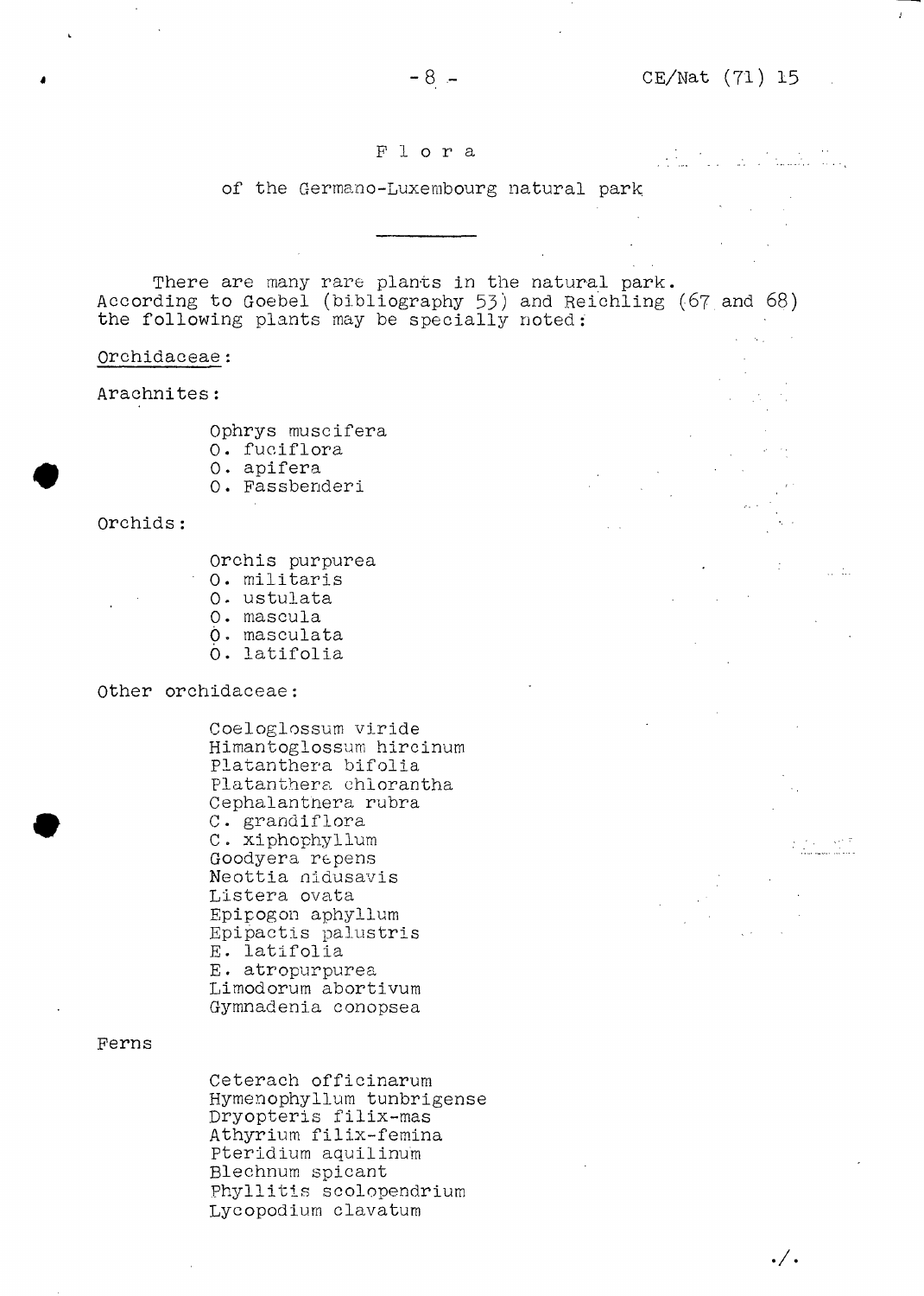./.

#### Other rare plants :

Aquilegia vulgaris Pulsatilla vulgaris Brunella alba Anthericum liliago Digitalis lutea Potentilla rupestris Helleborus niger Carex depauperata Gentians germanica G. Giliata Aconitum napellus Galanthus nivalis Scilla bifolia Pyrola rotundifolia Orobanche hederae Erytraea contaureum Euphorbia amygdaloides Astragalus glycyphyllos Lithospermum purpuro-caeruleum

#### Shrubs :

Mespilus germanica Amelanchier ovalis Cornus mas Juniperus communis Daphne mezereum Ilex aquifolium Ulex europaeus Buxus sempervirens Pyrus communis Pyrus malus Juniperus communis Cotoneaster integerrimas

#### Trees :

Sorbus torminalis Sorbus domestica Ulmus glabra Juglans regia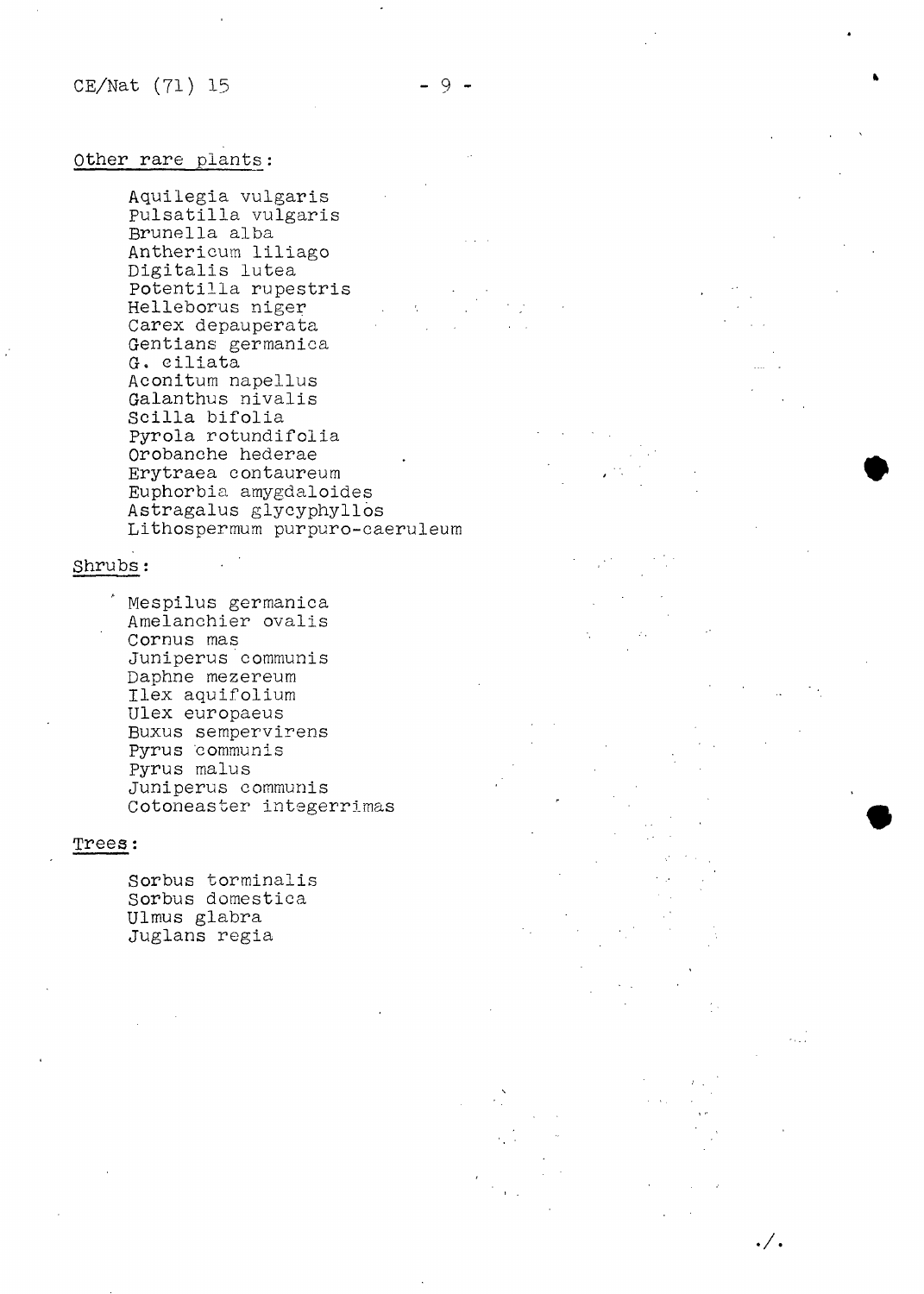*}*

 $\mathcal{L}$ 

 $\sim 10^6$ 

 $\sim 10$ 

## BIBLIOGRAPHIE

 $\sim 10^{-1}$ 

| ten Brink, M.           | Die Bedeutung des Fremdenverkehrs in den<br>Kreisen der Bundesrepublik, in :<br>Informationen des Institutes für Raum-<br>forschung, H. 5, Bad Godesberg 1965                                               |
|-------------------------|-------------------------------------------------------------------------------------------------------------------------------------------------------------------------------------------------------------|
| Busch, $J.P.$           | Naturschutz im Regierungsbezirk Trier,<br>Trier 1934                                                                                                                                                        |
| Diedrich, E.            | Naturpark Südeifel, Landesplanung<br>Rheinland-Pfalz, Mainz 1960                                                                                                                                            |
| Eifelverein             | Die Eifel<br>Monschau 1956                                                                                                                                                                                  |
| Follmann, O.            | Abriss der Geologie der Eifel,<br>Braunschweig 1915                                                                                                                                                         |
| Frentzen, H.            | Landkreis Prüm<br>Kreisbeschreibung, Speyer 1959                                                                                                                                                            |
| Kayser, M.L.            | Der vorgeschlagene Naturpark Südeifel,<br>landeskundliche Beschreibung der<br>Bundesanstalt für Landeskunde, 1957,<br>Manuskript                                                                            |
| Krömelbein, K.          | Geologie der Eifelkalkmulden,<br>Hannover 1955                                                                                                                                                              |
| Lucius, M.              | "Die Geologie Luxembourgs in ihren Beziehungen<br>zu den benachbarten Gebieten, Luxemb. Service<br>de la Carta Geologie, Bd. I Luxembourg 1937                                                              |
| Lucius, M.              | Beiträge zur Geologie von Luxemburg,<br>Luxemburg 1940 und 1955                                                                                                                                             |
| Paffen, K.              | Die naturräumlichen Landschaften und ihre<br>räumliche Gliederung. Eine methodische<br>Untersuchung am Beispiel der Mittel- und<br>Niederrheinlande, Remagen 1953                                           |
| Schirmer                | Niederschlagskarten des Moselgebietes                                                                                                                                                                       |
| Schwekerath, M.<br>ిళ ప | Eifel, Hohes Venn, Zitterwald, Schneidel<br>und Hunsrück, ein vegetations-, boden- und<br>landschaftskundlicher Vergleich der vier<br>westlichen Waldgebirge des Rheinlandes<br>und seines Westraldes, 1953 |
| Steinhausen, J.         | Archäologische Karte der Rheinprovinz,<br>Ortskunde Trier-Mettendorf, Bonn 1932                                                                                                                             |
| Steinhausen, J.         | Archäologische Siedlungskunde des Trierer<br>Landes, Trier 1936                                                                                                                                             |
|                         | $\cdot / \cdot$                                                                                                                                                                                             |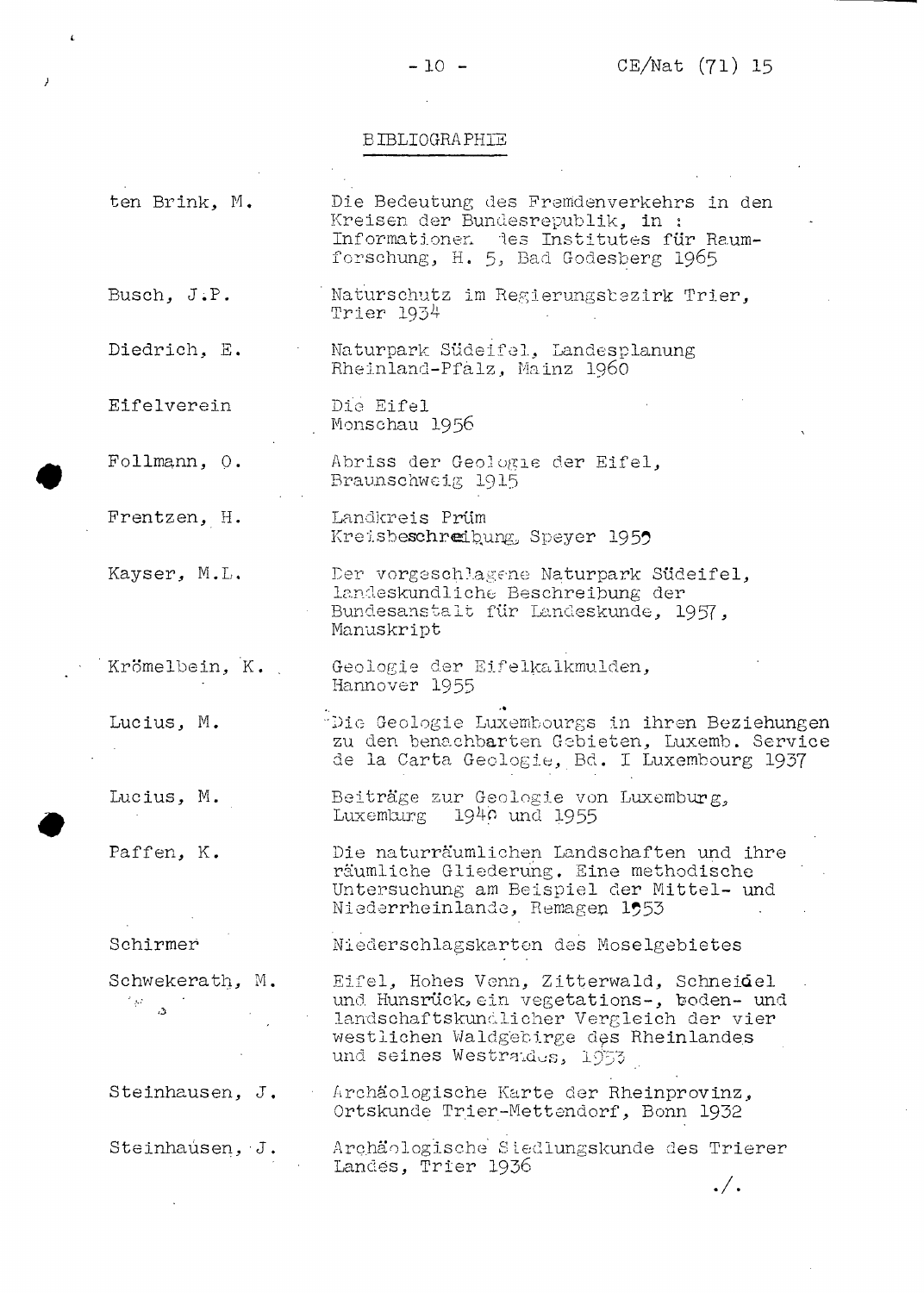$\bar{z}$ 

 $\ddot{\phantom{a}}$ 

 $\sim$ 

 $\hat{\boldsymbol{\beta}}$ 

## $-11 -$

 $\mathcal{L}^{\text{max}}_{\text{max}}$  and  $\mathcal{L}^{\text{max}}_{\text{max}}$ 

 $\sim$ 

## 

| Stöhr, W.Th.                                | Karte der Bodentypengesellschaften von<br>Rheinland-Pialz, unveröffentlich. Arbeiten<br>des Geologischen Landesamtes<br>Rheinland-Pfalz, Mainz 1965              |
|---------------------------------------------|------------------------------------------------------------------------------------------------------------------------------------------------------------------|
| Sturm V.<br>$\mathcal{A} \in \mathcal{X}$ . | Deutsche Naturparke<br>Verein Naturschutzpark e.V., Stuttgart 1964                                                                                               |
| Göbel                                       | Pflanzen- und Tierwelt in<br>"Heimatführer des Kreises Bitburg"<br>Bitburg 1966/67                                                                               |
| Jost, P.                                    | Grundkarte zum Luxemburger Sprach- und<br>Volkskundeatlas,<br>Luxemburg 1939                                                                                     |
| Kiemstedt. H.                               | Zur Bewertung der Landschaft für die Erholung,<br>Beiträge zur Landespflege H.L. Stuttgart 1967                                                                  |
| Kuhn - Klotz                                | Burgen und Schlösser in Lothringen und Luxemburg,<br>Frankfurt 1964                                                                                              |
| Lahr, Eugène                                | Temps et climat au Grand Duché de Luxembourg,<br>Service Météorologique et Hydrographique National,<br>Luxembourg 1964                                           |
| Lucius, M.                                  | Erläuterungen zur Geologischen Karte Luxemburgs,<br>das Gutland - das Osling, Veröffentl. des<br>Luxemburger Geologischen Dienstes<br>Bd. V 1948 und Bd. VI 1950 |
| Meyers, Joseph                              | Bibliographie zur Geschichte Luxemburgs, Rhein.<br>Vierteljahresbl. 1, 1931, S. 188-200                                                                          |
| Meyers, Joseph                              | Studien zur Siedlungsgeschichte Luxemburgs,<br>Luxemburg 1932                                                                                                    |
| Ministère du<br>Tourisme                    | Grand Duché de Luxembourg<br>Circuits Auto-Pédestres, Luxembourg 1966                                                                                            |
| Reichlieng<br>Leopold                       | Die luxemburgischen Standorte des Hautfarns,<br>Ber der Arbeitsgesächsischer Botaniker 1963/64<br>$V/VI$ , H.I., Dresden 1965                                    |
| Reichling L.                                | . Les forêts du Grês de Luxembourg, Bull.Soc.<br>royale Botan. Belg., 83/2 S. 163-212 ; 1951                                                                     |
| Schmithüsen                                 | Das Luxemburger Land, Landesnatur, Volkstum und<br>päuerliche Wirtschaft, Forschungen zur dt.<br>Landeskunde 34 Stuttgart 1939<br>$\epsilon = 0.12$              |
| Streletzki, H.                              | Wasserhaushalt und Fichtenwachstum auf<br>gleichartigen Standorten im Gebiet der Eifel,<br>Forstwiss. Diss. Han.-München, Göttingen 1955                         |

 $\cdot /$  .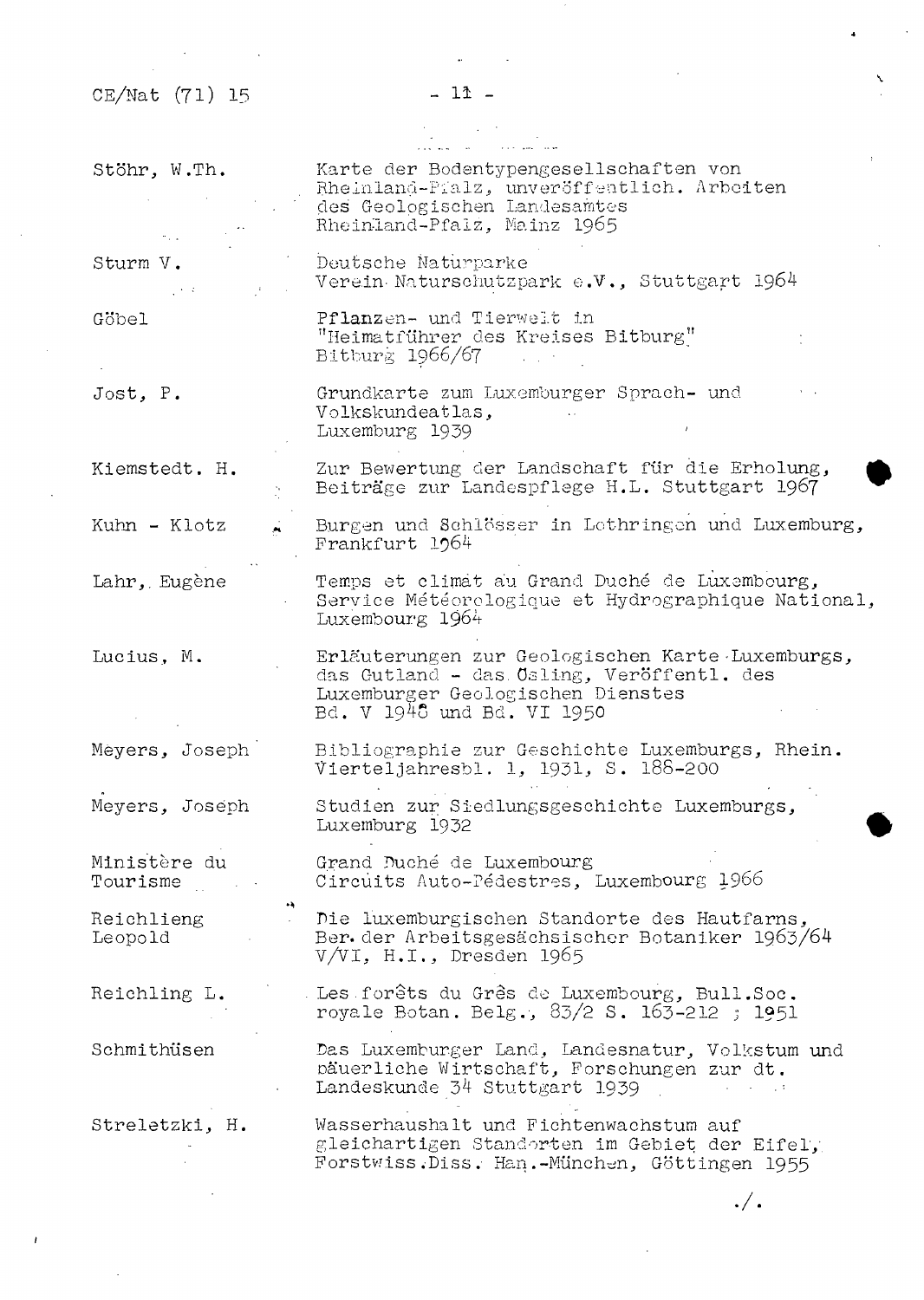$-12 -$ 

## CE/Nat (71) 15

 $\cdot/$ .

Ternes, Ch.M.

Répertoire archéologique du Grand-Duché de Luxembourg, Série C der wiss. Ausg. d. Oentr National de la Recherche Archéologique, Brüssel, (erscheint 1969)

Wampach, Camille

 $\sqrt{4}$ 

y

Urkunden- und Quellenbuch zur Geschichte der altluxemburgischen Territorien bis zur burgundischen Zeit, Bd. 1 - 10, Luxemburg I935 - I955

 $\overline{\phantom{a}}$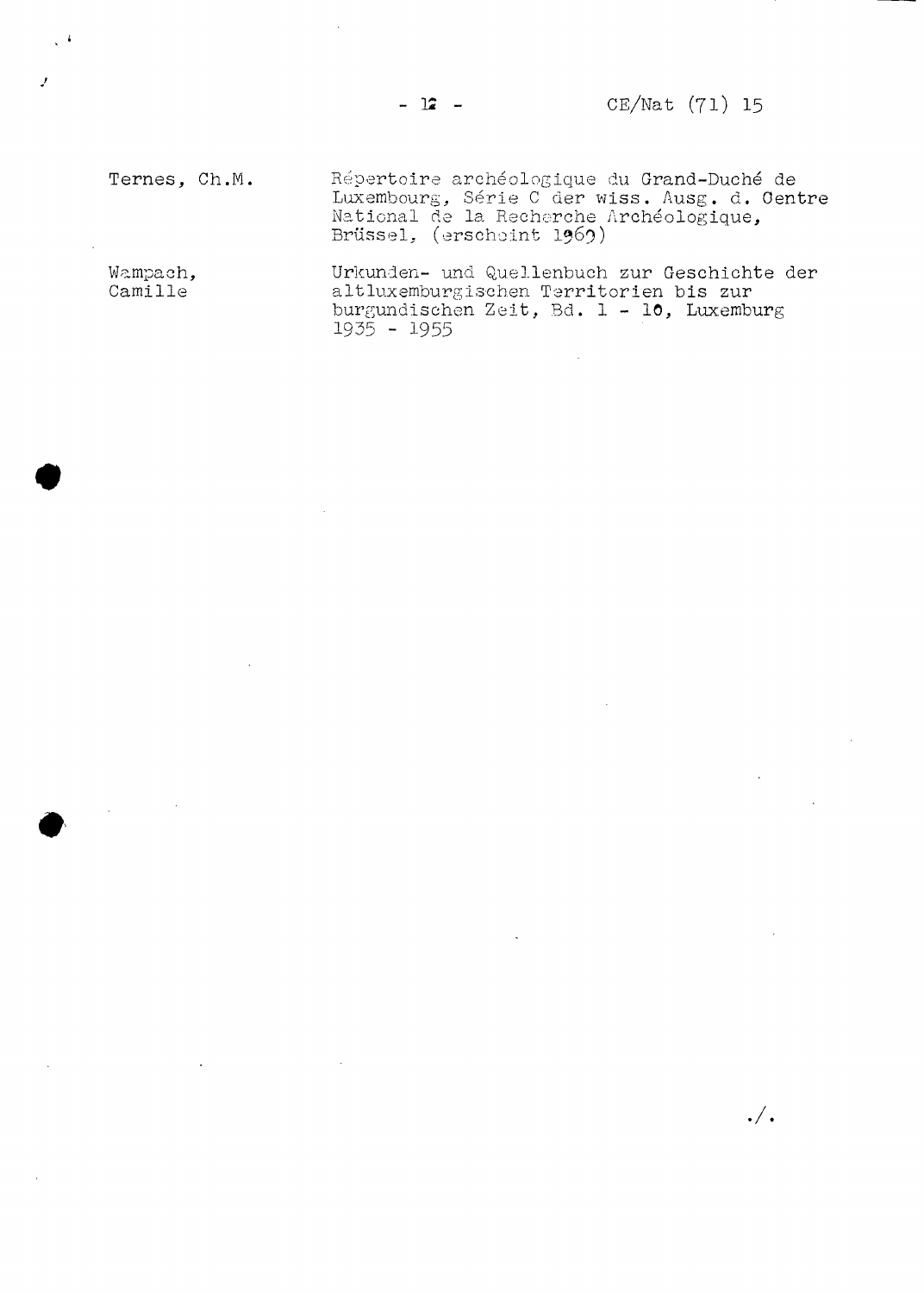#### $C.$  Management of the park - Luxembourg reply

The "Verein Naturpark Sudeifel" Association on the German side and the Luxembourg section of the Ardennes-Eifel European Group may be regarded as the founders of the natural park.

 $-13 - 1$ 

The park is managed by a joint international committee. Each country is represented on it by five members.

The Luxembourg membership consists of:

- the Director of the Administration of Water Resources and Forests,
- the legal Counsellor of the Ministry of' the Interior,
- the Counsellor of the Ministry of Tourism,
- the State town-planning architect and the Chairman of the Luxembourg section of the Ardennes-Eifel Group.

The Committee meets twice a year.

The common managing body is the "Vereinigung deutschluxemburgischer Naturpark".

From the Luxembourg side the park is managed by the Administration of Water Resources and Forests with assistance from the Ministry of Tourism; on-site supervision is maintained by 11 forest wardens.